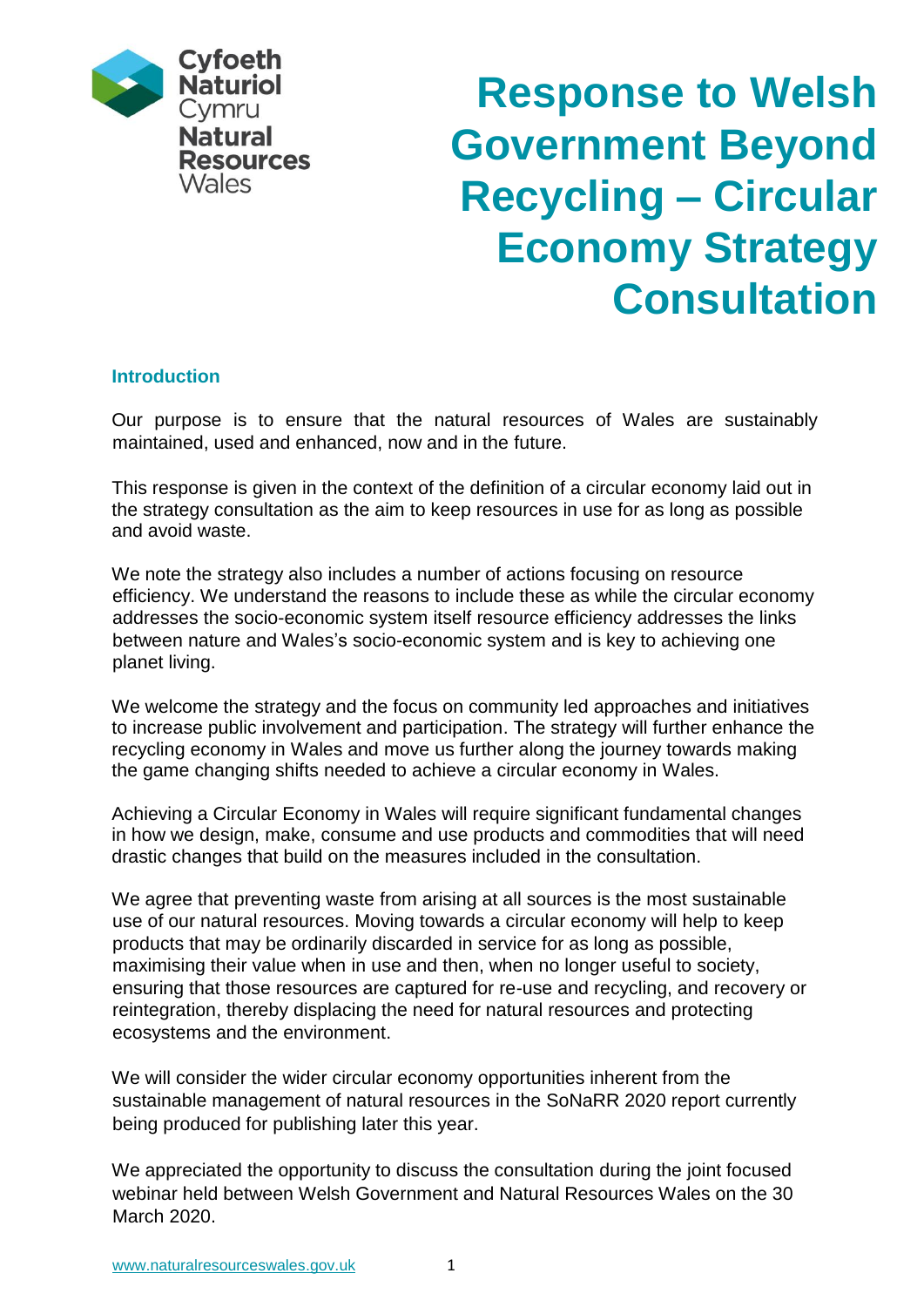#### **Our Response**

Welsh Government have requested a formal response from Natural Resources Wales (NRW) on the specific questions in the consultation and also for commitments we can make in support of the strategy. This consultation response will focus on these points and also aim to highlight any unintended consequences or risks that could result from actions identified. We give our views from our perspective as a regulator and advisor on recycling and waste and resource management in Wales.

**Become the world leader in recycling: We will work to achieve the highest rates of household recycling in the World, working with local government, and transform the recycling of commercial, and industrial and construction waste.** 

#### **Question 1: Are the suggested actions the best way to help us recycle more?**

NRW recognise that the actions identified in the consultation will support increasing the quantities and types of materials captured for recycling. However, we believe that applying the waste hierarchy is key to moving towards a circular economy and preventing waste is the priority.

Whilst increasing recycling rates is important, it is essential that mechanisms and drivers are put in place to encourage prevention and re-use of waste as recognised by the Welsh Government waste prevention programme. Manufacturers have a role in assisting householders to prevent waste through designing out waste in products as well as ensuring their products and packaging can be re-used or widely recycled by householders at the end of their use.

Where unavoidable waste is produced, as much as possible must be recycled to a high quality. Recycling supports three objectives of the Well-Being of Future Generations (Wales) Act 2015; a prosperous Wales, a resilient Wales and a globally responsible Wales.

Better quality recyclate is likely to support the retention of material within the Welsh and UK economies, resulting in socio-economic benefits. Recycling retains natural resources, reduces the demand for virgin material, improves resilience to materials market downturns and reduces the risk associated with materials collected for recycling being disposed of or inappropriately managed.

The current, and developing, global restrictions and bans on the exports and imports of waste materials, in particular paper and plastics, has reinforced the need to keep all materials free of contamination and remove all non-target materials.

Increasing the recycling of commercial, industrial and construction waste should be a priority since the majority of waste generated in Wales is produced by these sectors (approximately 86% when excluding mining & quarrying wastes).

We welcome the new business separate collection requirements to build on the success of municipal separate collection requirements. We anticipate this will bring increases to the quantity and quality of recyclable materials captured for recycling. Regulations are only effective if they are supported by robust compliance monitoring, if funded NRW could deliver these regulatory duties.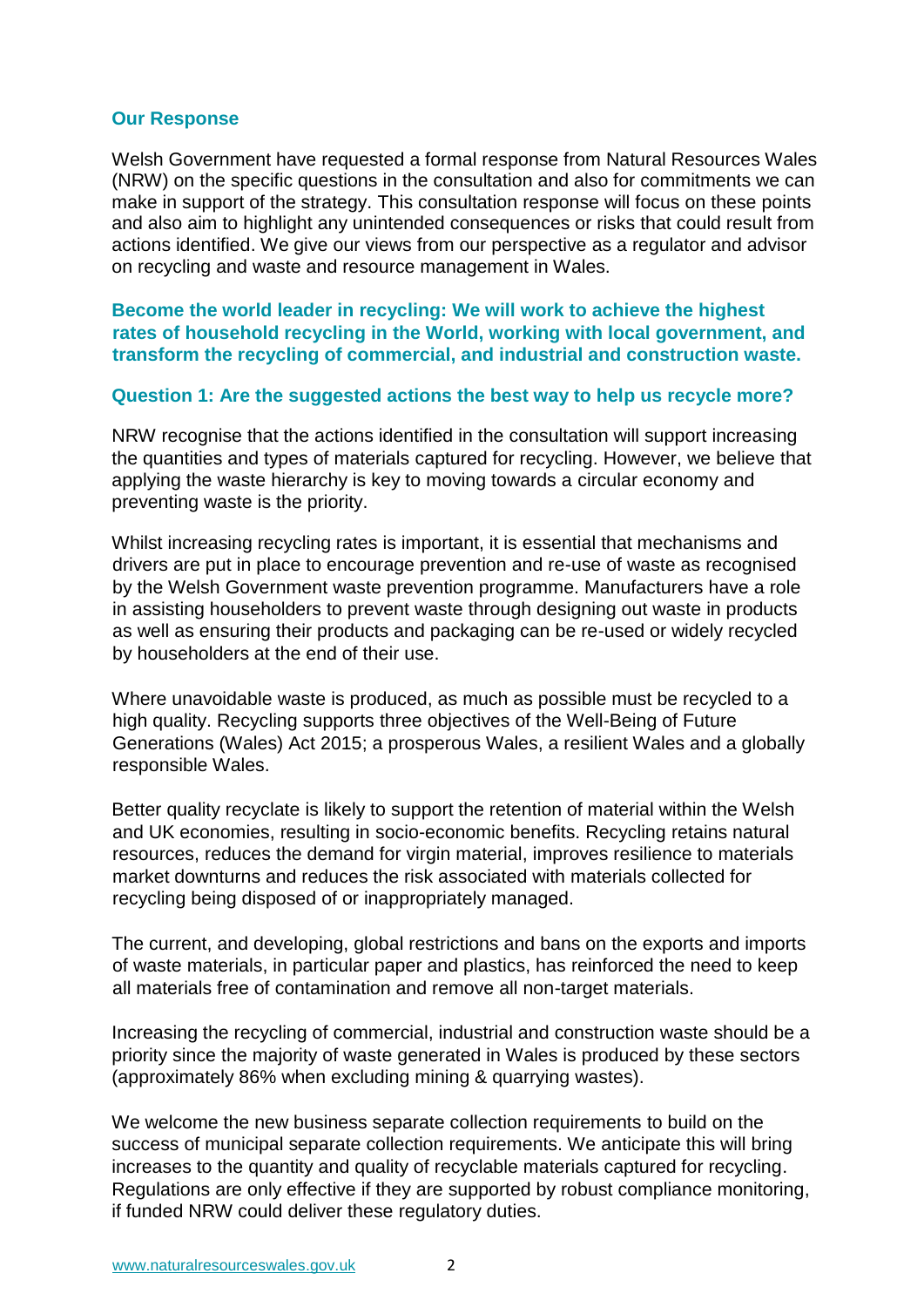Whilst we strongly support the principles of waste recovery and the clear benefits to the economy and environment of Wales from the appropriate recycling of wastes as a resource, this can only be in the context of wastes being managed appropriately, with necessary environmental safeguards.

The pace of setting high recycling targets must be matched with the provision of suitable waste facilities and end markets for materials, particularly for materials that are currently difficult to recycle such as mattresses, tyres, black food trays, composite packaging, carpets and furniture etc.

There is a risk that increasing statutory recycling targets without developing complementing statutory waste prevention targets may have perverse outcomes. For example, it could encourage determinations to be made that items, which could be directly re-used, are waste to increase volumes for reporting purposes. This could potentially undermine the overall objective of Welsh Government legislation and the Waste Framework Directive. For example, this issue may arise at local authority 'Reuse' shops located close to or at Household Waste Recycling Centres (HWRCs).

We recommend that there is further consideration on how to prevent or recycle all material types that are currently not widely recycled.

To be a world leader in recycling and ensure that the maximum benefit is obtained from materials, the recycling infrastructure must match the amount and types of material collected in Wales. A better understanding of the end use and destination options for individual waste streams would provide the opportunity to develop waste stream specific targets the future.

## **Question 2: Should recycling arrangements across Wales be consistent?**

We support the Welsh Government Collections Blueprint which was produced following an evidence-based approach.

We support producing some common elements of consistency across all local authorities and we are beginning to see this in Wales, for example weekly food waste and recyclate collections and reducing the frequency of residual waste collections.

Consistency is important to householders in terms of providing clear messages for people to understand how to use the service correctly. Consistency also enables Wales-wide communication campaigns and is important for reprocessors & end markets in terms of supplying high quality recyclate for treating and processing into new products.

Producing a one size fits all national standard is challenging. For example, even within one local authority area, there may be a case for different services to meet different needs from densely populated high-rise urban areas to sparsely populated rural areas. Furthermore, there will always be a need to be responsive to specific individual needs, such as households with physical difficulties using the service.

Householders require clear, simple and consistent advice to remain engaged and understand the importance of participation. However, education does not necessarily translate to desired behaviours. Moreover, this challenge comes at a time of sustained and mounting economic pressures for all.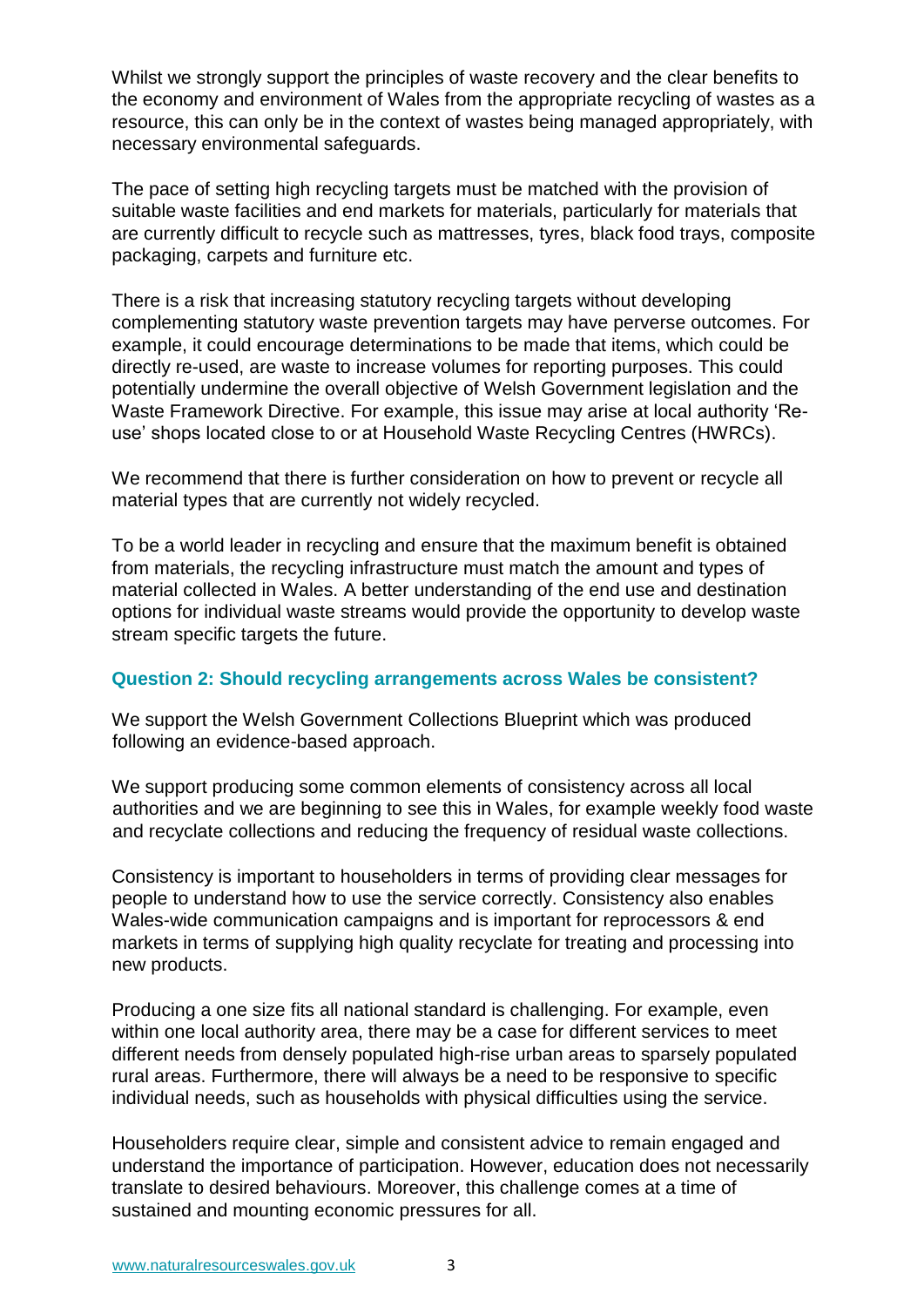# **Question 3: Are the suggested actions in this theme the right ones? If not, why? What other actions could we consider to achieve the aims of the strategy?**

Persuading more people to take part in recycling is a priority. The challenge for the Welsh Government in partnership with local authorities is considerable, to increase understanding, confront perceptions and change the behaviour of householders. For example, there is still confusion on what types of plastics can be recycled.

WRAP compositional analysis in 2015 provided evidence that almost half (48.9%) of residual waste collected from households at the kerbside is widely recyclable. Food waste was the single biggest contributor of this, despite most households already having access to a weekly separate food waste collection for a number of years prior to this study.

There are significant opportunities for increasing recycling by improving householder participation in current recycling services. This is also the case for business waste as evidenced in the 2019 WRAP compositional analysis of industrial & commercial wastes. The majority of residual waste (74.5%) sent for disposal could be diverted for recycling, which supports regulations to require all non-domestic premises to separate key recyclable materials like households already do.

Understanding the reasons for non-participation in established recycling schemes are complex. Improving householder and business participation in such schemes will require a multifaceted approach to overcome these complexities rather than relying on one approach alone, such as education.

Further work is needed with industry to increase the market confidence in re-used or recycled materials. A priority waste stream for this could be the aggregates market where there is significant recycled material available that could directly replace virgin materials.

We recommend that human behavioural insights experts are consulted in helping to develop solutions to improving participation in recycling schemes.

## **Our role**

NRW will continue to;

- fulfil its duties as monitoring authority for the Local Authority Recovery Targets by ensuring that all local authorities have submitted data in accordance with their obligations and reconcile any identified inaccurate or inconsistent data that has been submitted.
- advise the 'Dyfodol Gwyrdd Glân' to develop an absorbent hygiene product collection and recycling solution for Wales.
- work with others to provide increased market confidence in the quality of products made from waste to encourage greater recovery and recycling, e.g. through the use of resource frameworks such as the quality protocols.
- ensure that wastes and materials are correctly described and categorised.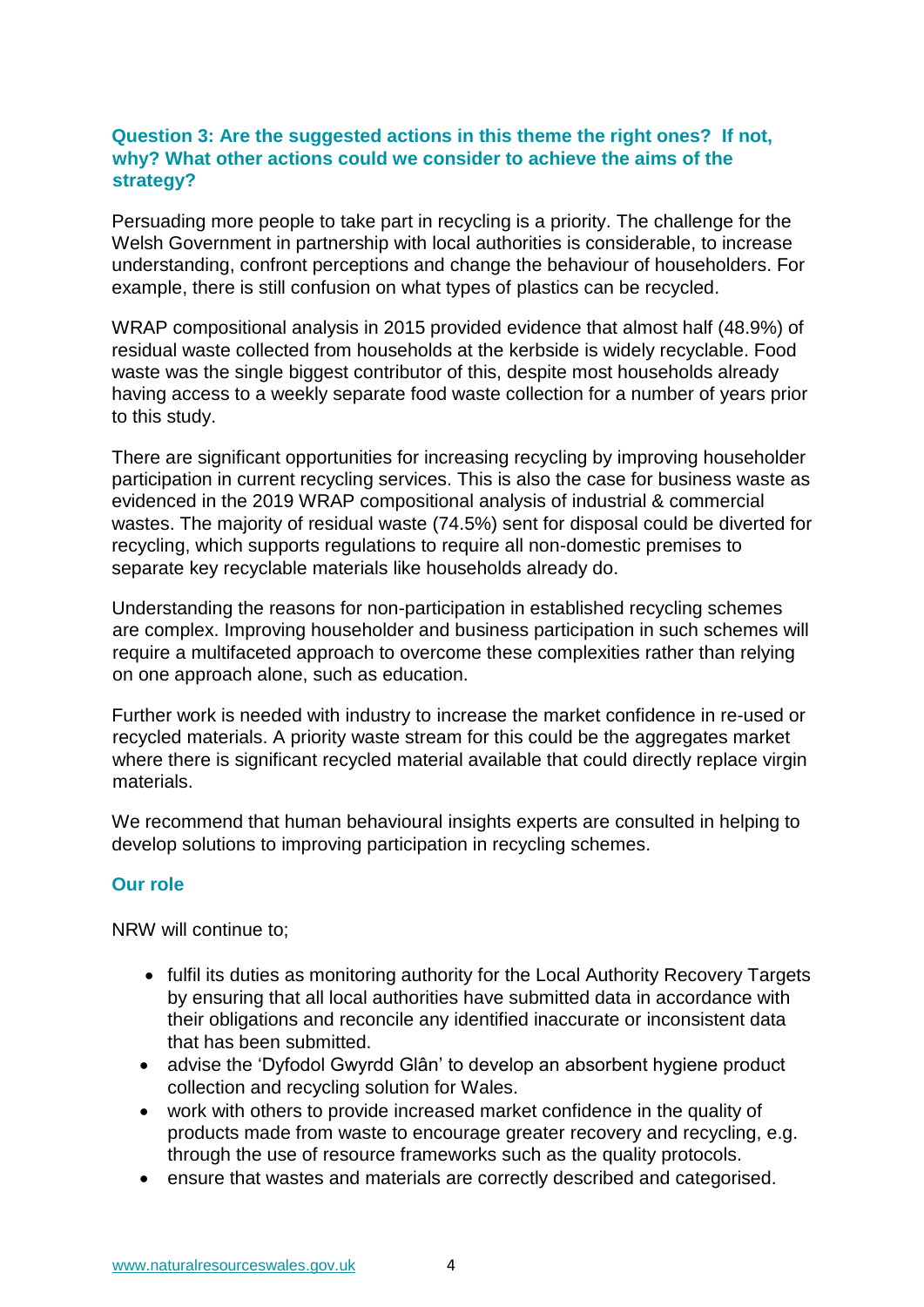**Make more efficient use of our food: We will lead the way in eradicating avoidable food waste by looking at the whole supply chain and working with businesses from farm to fork to minimise waste and maximise resource efficiency.** 

#### **Question 4: What actions could we take to further promote the work on prevention and re-use that occur in our communities?**

Recognising the expertise and experience that WRAP Cymru have in advising on waste minimisation, and in particular their Love Food Hate Waste Campaign, Welsh Government and WRAP Cymru may want to consider how they could further assist and support Welsh Government to deliver these actions.

Welsh Government could consider mechanisms to provide funding and support for initiatives such as repair cafes and community rental schemes for things like toys, bikes and gardening equipment would promote waste prevention and reuse within communities. This could also have wider benefits, including increasing community spirit and wellbeing, economic savings for residents and understanding of resource use and consumption.

Welsh Government could consider how existing third sector organisations that repair, refurbish and sell used items could be supported to expand these operations and broaden or expand their services to cover priority goods and materials such as textiles, furniture, WEEE etc. Support could be given to increase the number of these organisations to cover all areas and communities in Wales.

Work is needed to further promote using and buying used goods and remove the social stigma that deter people from doing this.

Existing initiatives often focus on people and parts of the community that are already engaged. To achieve the ambitions of the strategy, wider engagement and involvement is needed across all parts of the community.

## **Question 5: Do you agree we should develop and expand the work we do in schools on waste prevention and re-use?**

We agree that education is one of the key factors that can drive behaviour change and support further work in this area. However, to be effective it needs to be combined with other factors such as motivation, ability and triggers that play a role in prompting particular behaviours.

Environmental education has been on the school curriculum for a number of years so we consider the focus should be on updating and developing the current syllabus rather than expanding it. If education in schools is not supported 'in the home' it will not have the required impact to make a societal change. 'Pester power' by children is limited in its impact if parents are not engaged.

We would support expanding the education bracket to include colleges and universities to drive behavioural change in students where studies have shown there is a low interest and uptake in recycling.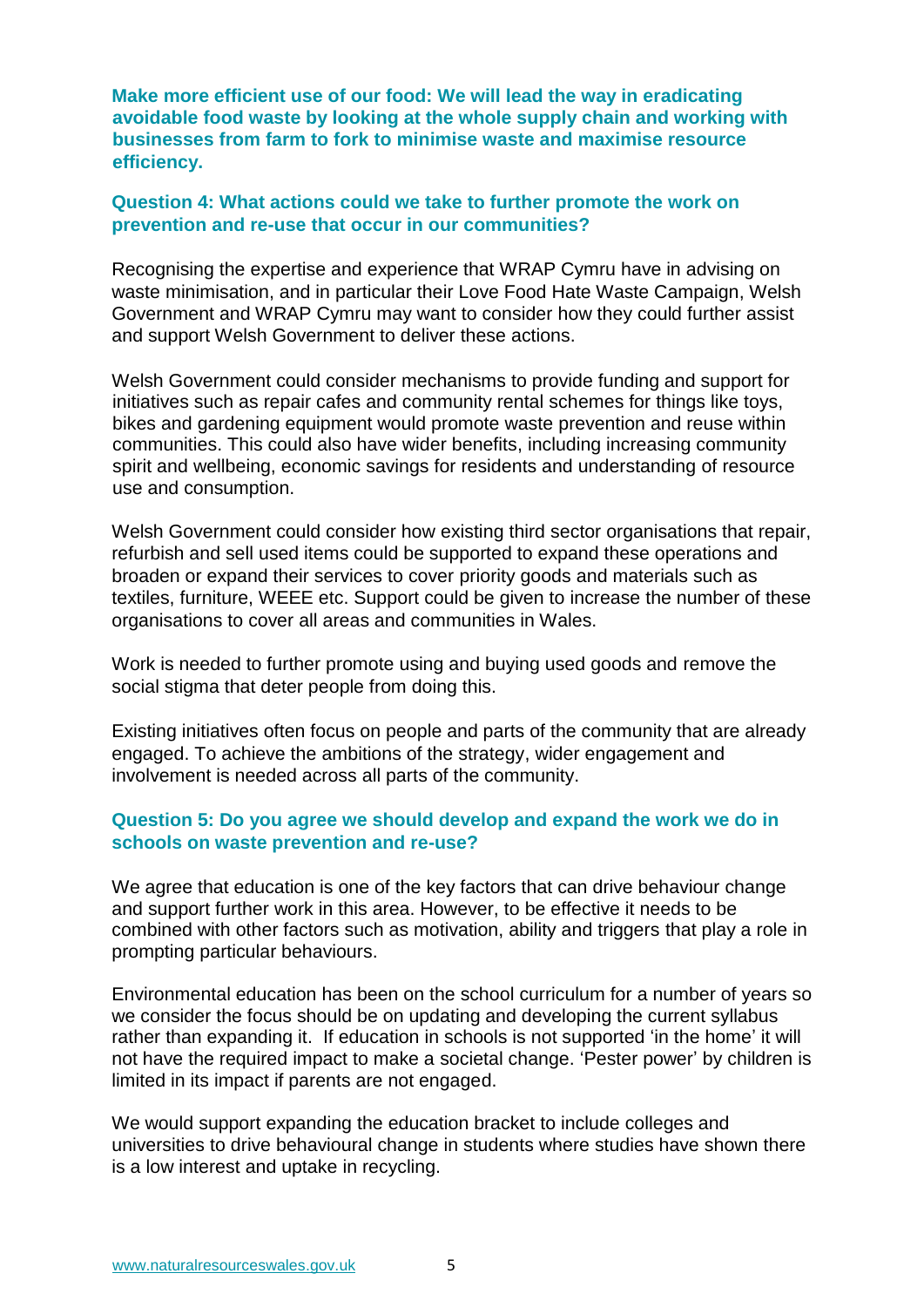To drive the widespread fundamental changes required to move towards a circular economy, everyone in society needs to be engaged so any expansion in education at schools needs to be combined with wider awareness and take-up across all generations and groups.

Further research and evidence may identify the most effective forms of education and other approaches to drive behavioural change, for example finding out what people find hard to do or don't understand what they should do. Behavioural Insight specialists may be best place to advise on the most impactful intervention or 'nudge'.

## **Question 6: What do you think are the key steps that we need to take to further reduce avoidable food waste?**

Robust data is needed on where and when wood waste is generated throughout the whole supply chain, from growers through to final use.

Once this is available, analysis will then identify the actions needed that are targeted at the relevant sector or processes. This could include a range of measure for example designing durable packaging to protect food in transit, discouraging bulk purchase offers from retailers or restricting portion sizes to reduce food waste from restaurants.

Wherever possible surplus food should be used to feed people first. Where this can't be done, then wherever possible it should then be used in animal feed. This can replace the need to grow crops for use in animal feeds and have financial benefits for food and drink companies.

The potential unintended consequences from bans, restrictions or taxes/levies on plastic packaging that could lead to increases in food waste being produced need to be fully considered. For example, shortening shelf life, increased losses through damage to fruit and vegetables during transit and in store etc.

## **Question 7: Are the suggested actions in this theme the right ones? If not, why? What other actions could we consider to achieve the aims of the strategy?**

Preparation for re-use is preferable to recycling in the waste hierarchy and is the preferred waste management option. Statutory local authority recovery targets already encourage local authorities to send waste for preparation for re-use since this waste activity counts towards achieving their current targets. A preparation for re-use target would not discourage the creation of waste.

A statutory waste prevention target should be considered since it would encourage direct re-use of items, however it is recognised this would be difficult to design, measure and monitor. This is likely to be more effective in helping Wales to achieve zero waste by 2050 compared to a minimum preparation for re-use target.

Consideration could be given to working with producers and retailers to discourage marketing practices that can lead to over purchasing and increased food waste. An obvious example is 'buy one get one free' where consumers are encouraged to purchase twice as much as they could practically consume within the products shelf life.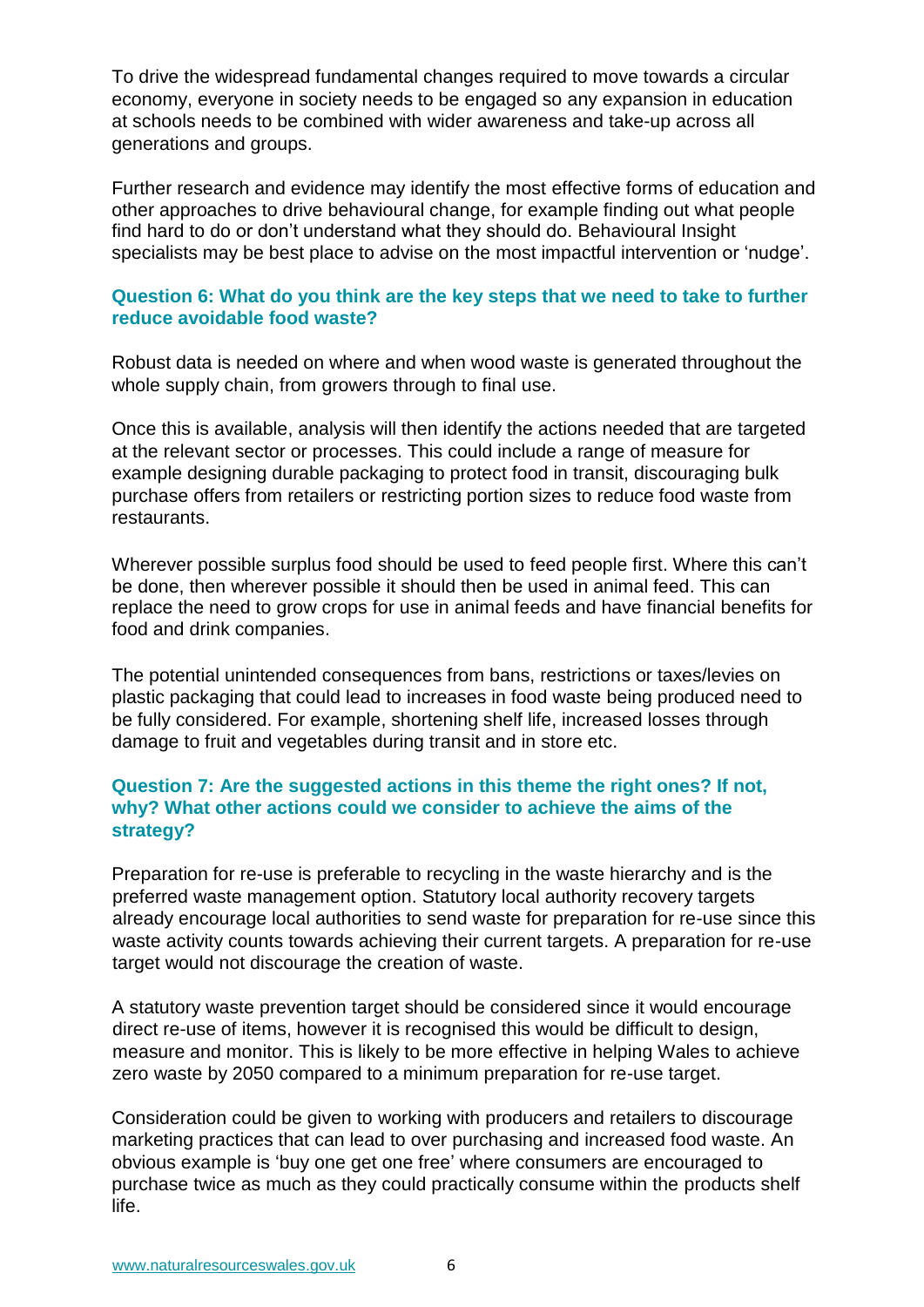A mandatory requirement for all food retailers to give surplus unsold food to food banks could also be considered.

Voluntary commitments and schemes, such as The Courtauld Commitment, could be strengthened and expanded to support achieving these actions.

Clearer labelling and understanding of best before and use by dates could reduce edible food being unnecessarily thrown out.

#### **Our role**

As the public body responsible for the natural resources in Wales we will ensure that we take steps to adopt sustainable procurement, resource efficiency and waste prevention and become an exemplar public body.

**Prioritise the purchasing of wood, remanufactured and recycled content:** We will prioritise the use of wood and recycled content as well as prioritising re-used and remanufactured content in the goods that the public sector procures.

## **Question 8**: **Are the materials we have listed ones we should focus attention on?**

It is difficult to align the actions with the overarching objective and further detail is needed on the specific materials the strategy is focusing on and the risks and issues that make each of these materials a priority.

NRW have concerns for a number of wastes that are either hard to recycle or not commonly recycled, have limited markets, have a high value that can encourage theft or a high treatment cost that increases the risk of waste crime or results in a lack of investment for appropriate treatment. These include tyres, textiles, carpets, furniture, mattresses, batteries, farm plastics etc.

All materials have an impact during their production and when managed at their end of their life, so preventing unnecessary products being produced and keeping things in use as long as possible must be a priority. Where things must be produced, the most appropriate material, with the lowest full life cycle impacts, should be used.

Global bans and restrictions on exports and imports of certain materials have shown how dynamic and vulnerable waste and recyclate markets can be and that actions, priorities and Regulations need to be able to keep pace with these changes.

Care must be taken to avoid the unintended consequence of promoting the use of certain materials, for example wood, that could drive the consumption of resources and discourage the re-use or recycling of existing goods and materials. A clear understanding of demand and markets could help prevent this occurring.

If used appropriately timber is a renewable, sustainable material for a range of products and construction applications. When used for durable products with a long life span, for example furniture, timber locks up carbon, and displaces carbon emissions associated with other materials.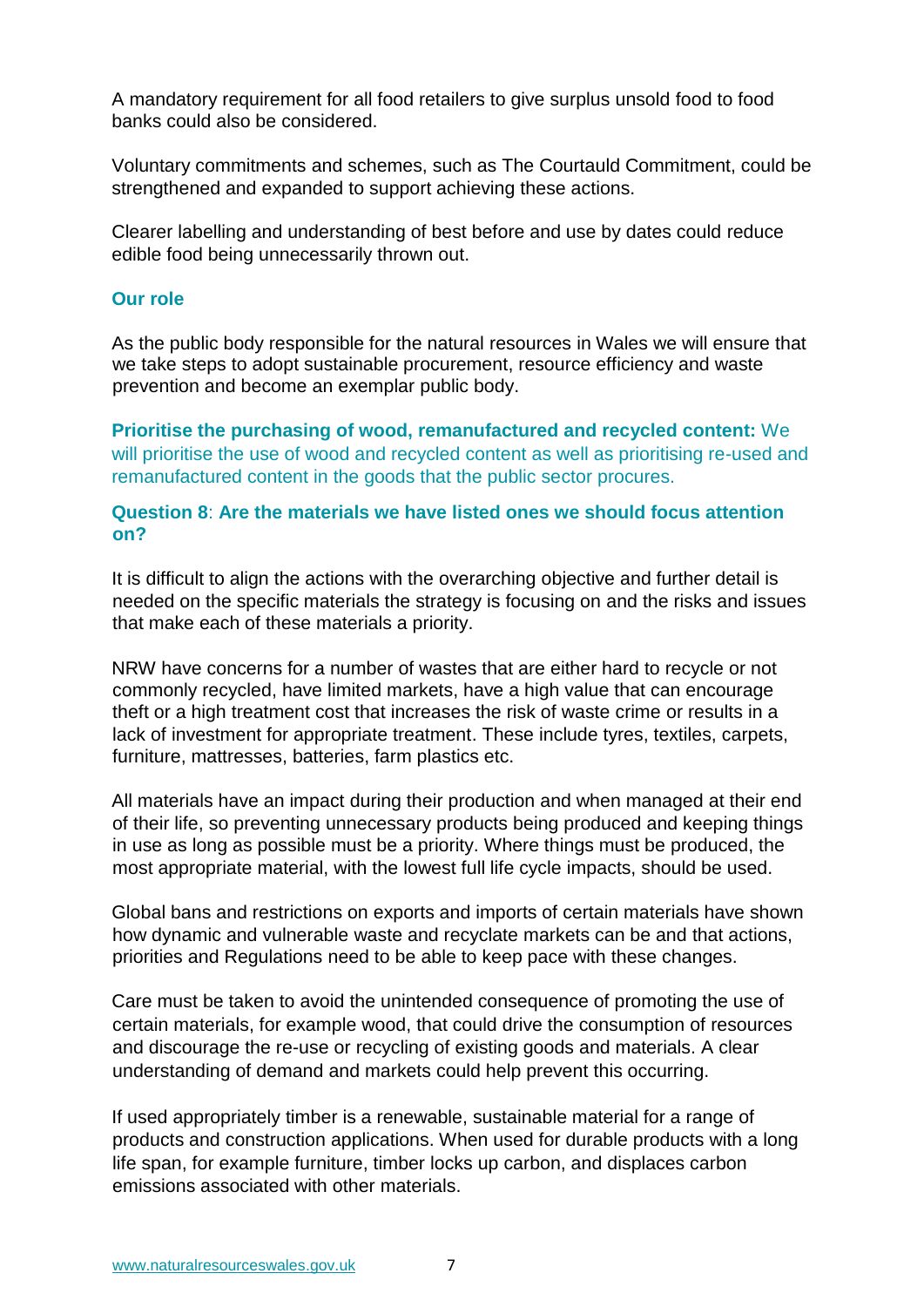Where locally grown timber is used it can also reduce carbon emissions from transport and can boost local communities through employment and enterprise.

As a productive resource, recent data (Welsh Government, 2019) indicates that the forestry sector contributes a total GVA of £664M per annum to the Welsh economy.

# **Question 9: Are design changes in products using the materials listed an area to focus on?**

To achieve the fundamental changes required for a circular economy any material that cannot be re-used or recycled at the end of its life must no longer be used.

When something can no longer be used the aim must be to recycle it back into a valuable product through a 'closed loop' system.

Manufacturers must ensure that any goods they produce can be used for as long as possible and can be recycled at the end of its life.

Significant changes are needed across a number of packaging materials which are currently commonly being used including black food trays, mixed polymer plastics (e.g. a PET bottle with a PE lid and a PVC sleeve) and composite materials (e.g. drinks cups etc).

Durable, long lasting alternatives must be developed for the majority of disposable or single use items. There will be situations where single use items are needed, for example for medical materials, but these must be minimised as far as possible.

Producers of consumer electronic and electrical equipment must stop producing products with built in obsolescence, sealed components and make spare parts available to repair the goods.

A move to a truly circular economy will need to go beyond looking at the sale of products and start to consider the provision of services. For example, rather than buying a washing machine you lease a washing service where the supplier retains the responsibility for repairing and servicing the washing machine over a period of time.

## Wood

Wood has to be treated for a wide range of its most common uses and this can significantly reduce the recycling options once the products can no longer be used. This has led to cases of inappropriate and unlawful treatment and disposal.

Promotion of wood as an appropriate material could include;

- expanding the recognition of sustainable wood products with FSC and PEPC labels and the UKWAS certification.
- promoting wood products e.g. wooden rather than plastic chairs, as carbon stores.
- Developing a Welsh Timber brand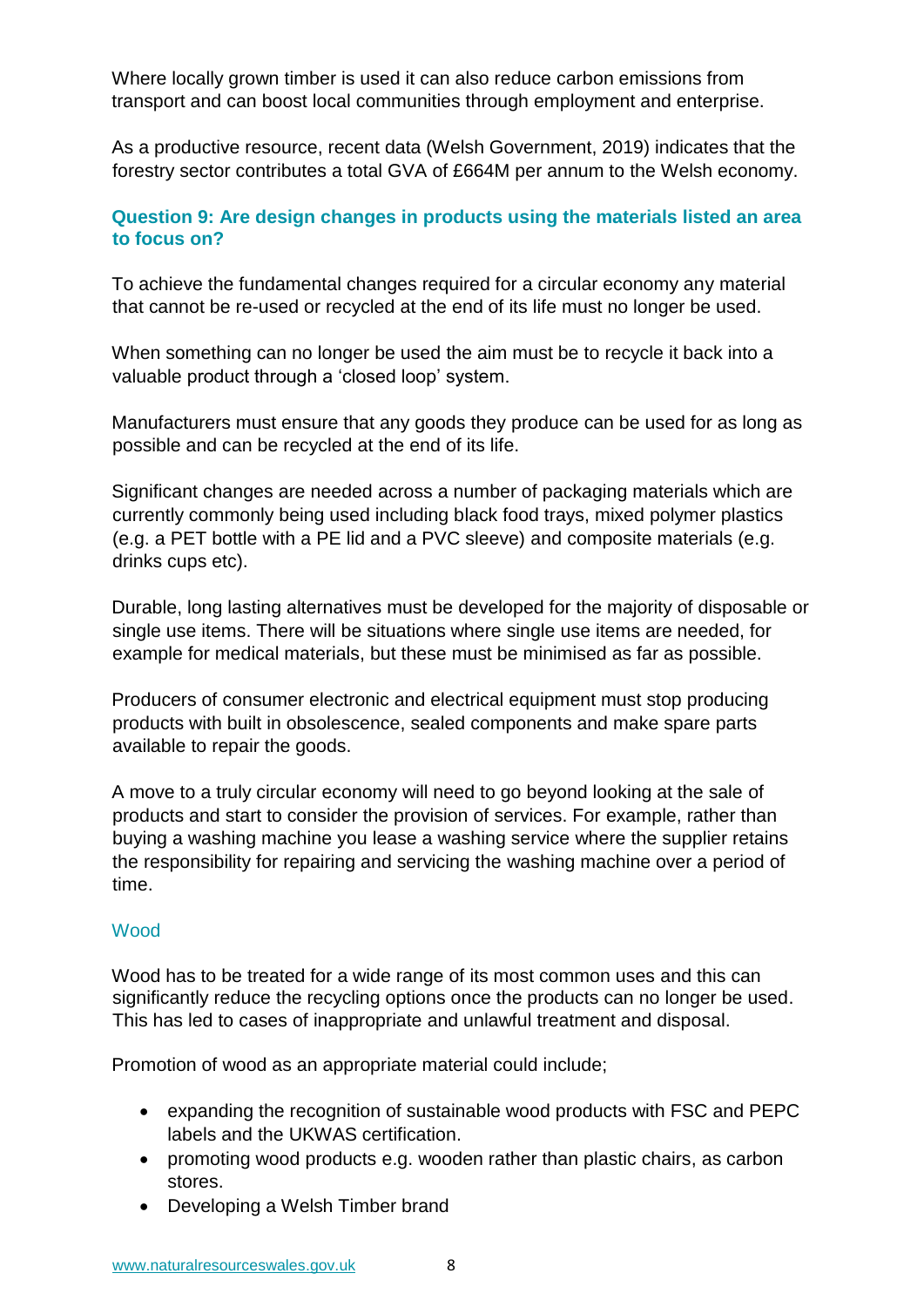It is vital to engage with all parts of the wood sector from architects, specifiers, timber mills, timber growers etc to achieve a coordinated supply chain action to support a circular economy.

Consideration must be given of the impacts from displacing an alternative source material, for example plastic. Treated wood has less options for recycling at the end of its life than some plastics that can be recovered in closed loop systems.

Understanding the whole life cycles and fate of waste and their carbon impact must be appropriately considered.

## **Question 10: Are the suggested actions in this theme the right ones? If not, why? What other actions could we consider to achieve the aims of the strategy? Are there other materials we could focus on and why?**

There may be opportunities to strengthen the markets for the reuse of recycled content by specifying its use via the planning system. Introducing requirements for developers to use recycled content at this stage will ensure that new developments are designed in such a way that it promotes the use of recycled content and reduces unnecessary demand on virgin materials.

The Circular Economy Fund is currently restricted to plastic, paper, card and textiles so in order to achieve this commitment this would need extending to other materials such as wood.

The Circular Economy Fund currently only allows the consideration of waste materials. This means that the material eligible for the fund has to have become a waste and then must be recovered into a new product. There is a huge potential for by-products exchange and industrial symbiosis within industry that could be supported through funding. This would allow a greater understanding of waste prevention and enable better capture of waste prevention evidence to inform any new targets.

## Bio Plastics

The term bio-plastics is used to cover a wide range of materials which causes confusion in what the products are produced from and how they should be treated when they become waste. This confusion is particularly felt by the general public not knowing which recycling stream they should put the products into.

A clear definition and classification is required for these materials to make it clear the difference between 100% bio plastics, bio-based (containing a significant proportion of petrochemical plastic polymers), compostable and other bio-degradable replacement materials.

Clear classification and identification is also required to ensure the material is treated in the appropriate way when it becomes waste and does not contaminate plastic waste streams. For example, some bio-based plastics can be recycled with PE plastics, but bio-degradable plastics cannot.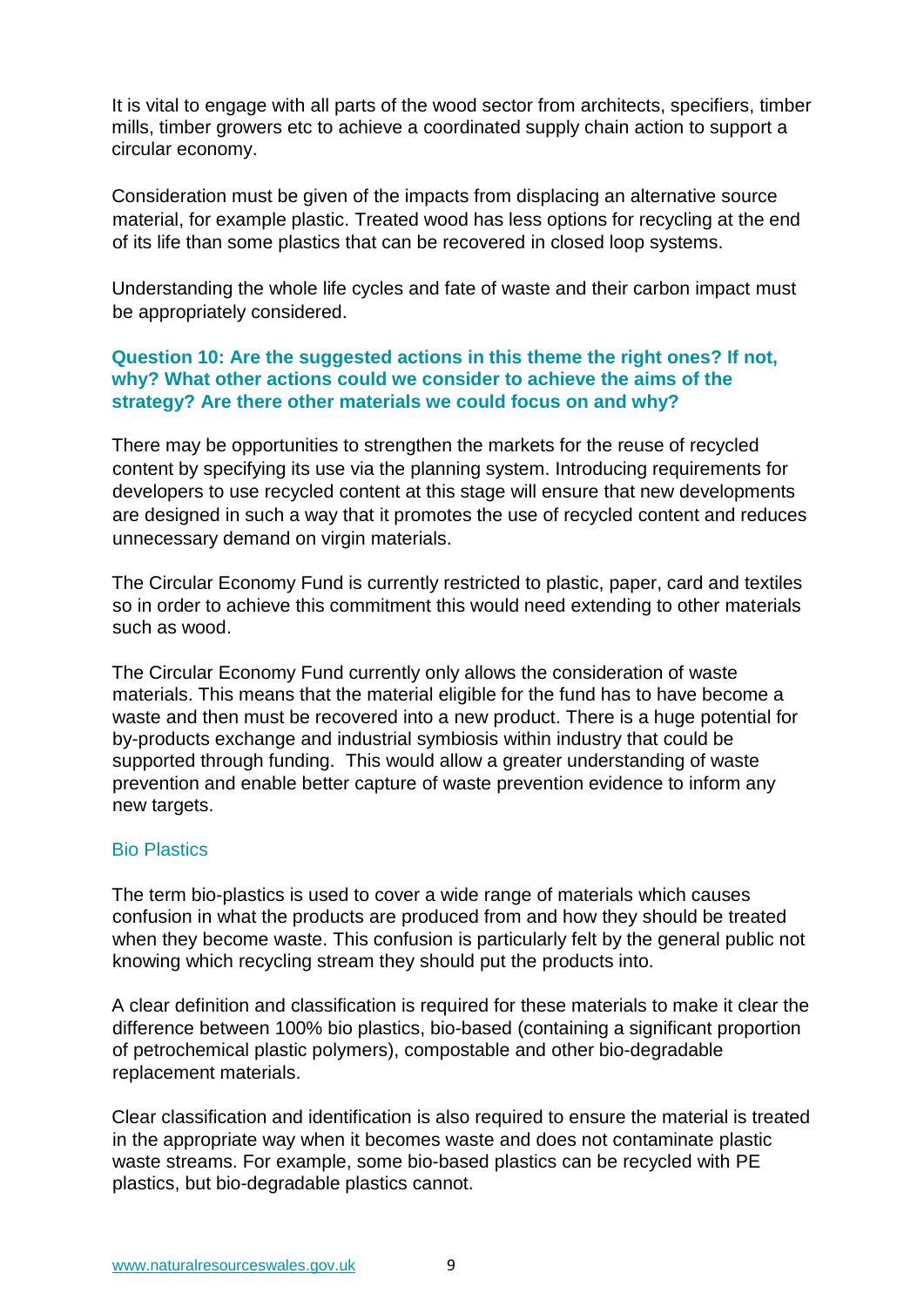Where any form of plastics or materials containing plastics are treated incorrectly there is risk to both air quality and the land and water environments. For example,

compostable materials that have not been treated in an industrial composting process (that meets the conditions needed to break down the item properly) may contaminate the compost and if spread on land will not break down in the natural environment.

Better collaboration between retailers and manufactures is needed with the waste management industry. There is the potential need for manufacturers and retailers to initiate take-back schemes if the waste management industry does not have the infrastructure of treatment process needed for such materials.

A full life cycle assessment is needed to determine the most environmentally appropriate product to be used in different situations.

#### Reduce waste exports

Global restrictions and bans on the exports and imports of plastic waste are increasing, so we believe action towards achieving this ambition must be a priority. Prevention is key to reduce the quantity of waste produced and reduce the need to export waste for recycling and recovery overseas. Removing difficult to recycle plastics and composite products will enable more plastic to be recycled in Wales and the UK and reduce the reliance on overseas reprocessors.

Where unavoidable plastic waste is produced it must be collected and handled in a manner to ensure that its quality is retained so that it can be recycled to produce quality recycled polymer. Sufficient domestic infrastructure will be needed to replace the recycling currently undertaken overseas. A clearer understanding of the quantities and type of plastic recyclate produced in Wales that are exported will be needed to identify the infrastructure that is needed.

Amendments to the Basel Convention and International Waste Shipment (IWS) Regulations will tighten the controls on the exports of some plastics overseas, including the requirement to notify NRW before waste plastic is exported. This will provide data on the quantities and destination of exported plastics.

Planned reforms of the IWS Regulations will provide the opportunity to place further requirements and restrictions on the export of plastic wastes.

Plastic recycling sites need significant financial investment and the appropriate environmental permit and other relevant authorisations, therefore it's important that there is sufficient time given for infrastructure to be developed in Wales.

Closed loop recycling solutions must be a priority and care must be taken to ensure that plastic is not down cycled to a lower grade of material.

In a global market there will continue to be a demand for recycled plastic, so recyclers in Wales must be able to produce a recycled plastic product that meets the quality specification required by these manufacturers.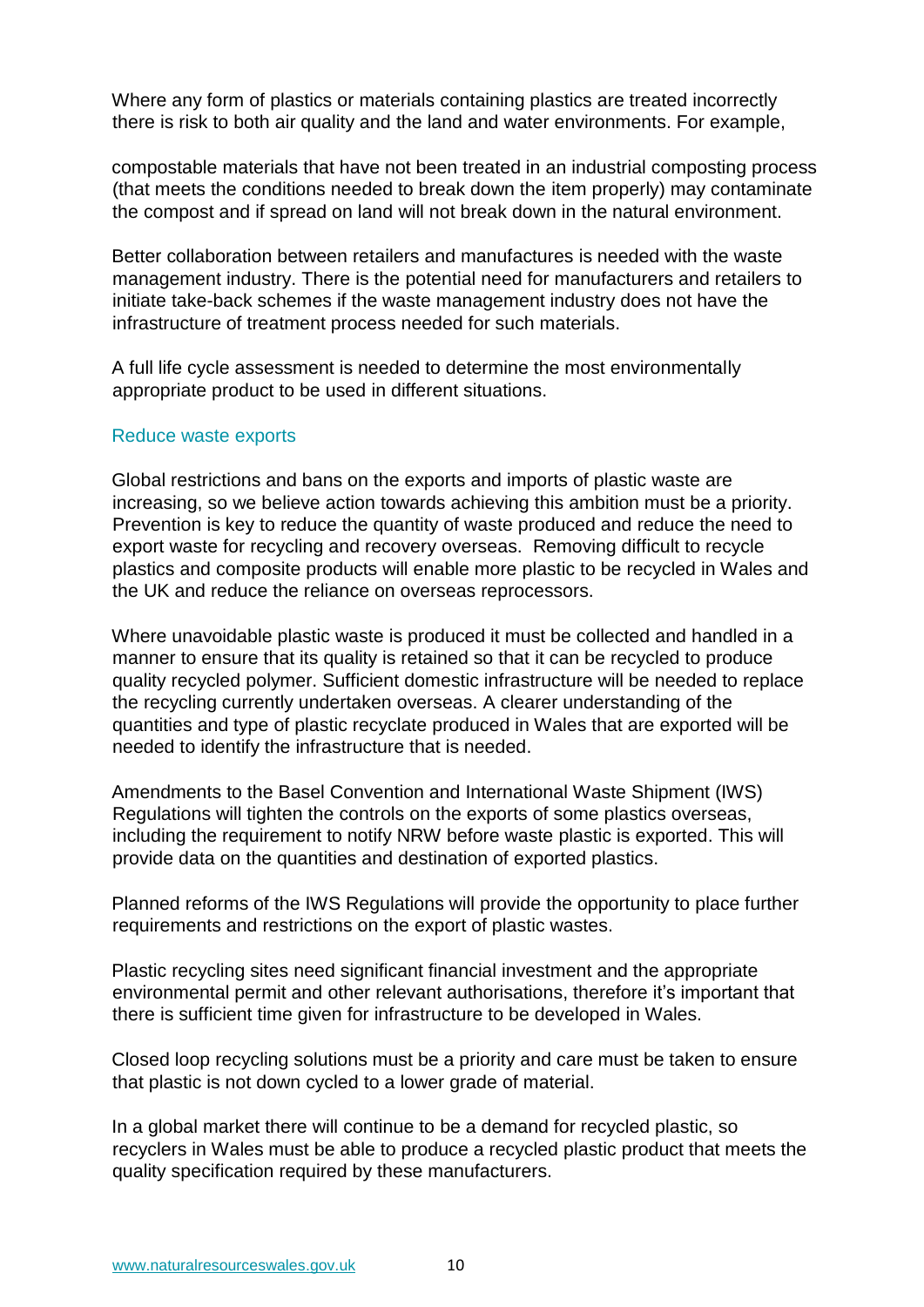## Eliminate plastic litter

We recognise that eliminating plastic litter from our environment must be a priority and is extremely ambitious. It would be helpful to have clarification on whether

eliminating in this context means no more plastic litter entering the environment or if it also includes removal of existing persistent litter.

Eliminating plastic waste in the natural environment will need huge parallel actions to change attitudes and behaviour, waste collection and recycling infrastructure etc.

Further evidence is needed to understand the occurrence and distribution of plastic litter in the environment and how it differs on land, rivers and streams, the ocean water column and the seabed.

Focus must also be given to microplastics and the impact on soils, sediments and freshwater and marine environment which has a long-term negative effect on these ecosystems. Actions are required to address the two common forms of micro plastic pollution; micro fibres and micro beads.

This could include focusing on products and manufacturers that use primary microplastics in manufacturing or generate secondary microplastics in order to reduce their release into the environment. There could be further attention paid to reducing the manufacture of plastics which are known to breakdown easily into secondary microplastics.

Marine litter is a global problem and litter originating in other countries can end up on Welsh shores, therefore a wider strategy is needed to combat this issue. This needs to include a focus on the collection and recycling of abandoned, lost or discarded fishing gear, and end of life fishing gear. This would need an effective system in place to incentivise and facilitate the collection and recycling of this fishing gear by the fishing industry and could include extended producer responsibility obligations being placed on fishing gear.

## **Using Government levers**

**Phase out single use plastic:** We will make Wales become the first country to send zero plastic to landfill. We will press ahead with game changing reforms including introducing Extended Producer Responsibility for packaging, a Deposit Return Scheme for drinks containers, and applying bans or restrictions to phase out the use of unnecessary, highly littered, single use plastic.

**Take full responsibility for our waste:** We will take full responsibility for our waste in Wales, ensuring that we do not export waste to be a problem elsewhere. We will work in partnership with other parts of the globe to help them to tackle their waste issues.

## **Question 11: Is our focus on improving resource efficient procurement within the Public Service a priority area?**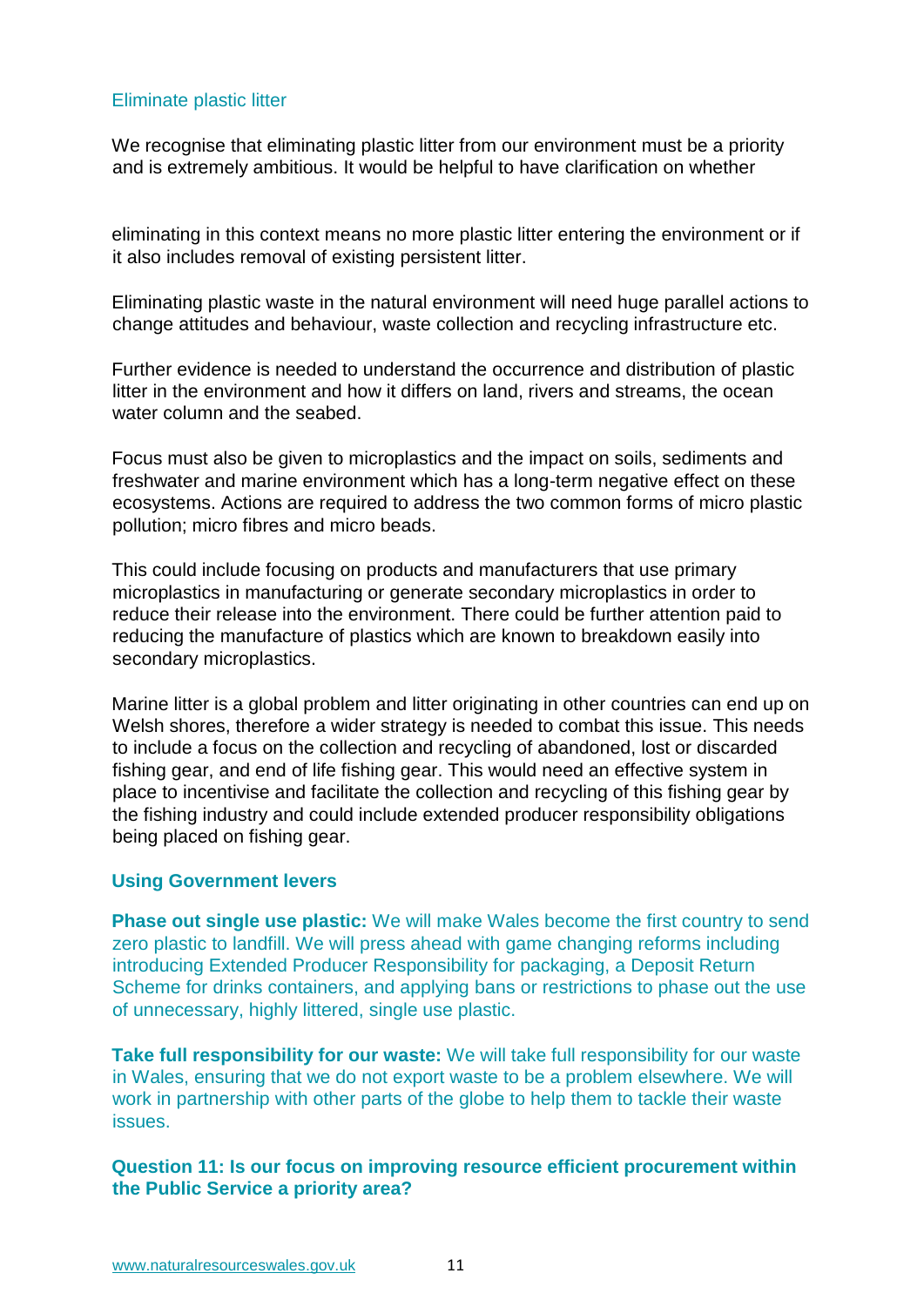We support the principle of this commitment and believe the public sector in Wales has the opportunity to be an exemplar sector to champion systems and processes that can then be expanded to other sectors and businesses in Wales.

Local authorities and other public-sector organisations, including Natural Resources Wales, must ensure that they take steps to influence sustainable procurement so that it optimises low waste.

We recognise how challenging it will be to specify and deliver this commitment. Everything that is produced has an impact, therefore detailed consideration is required to the parameters, indicators or measurements used to assess this.

Prevention is again key to reduce the amount and quantity of new things that are produced or manufactured and that once produced items are kept in use for as long as possible.

Sharing resources by the public sector organisations in Wales could be an impactful action and include initiatives such as office furniture hubs. The increased buying power of a shared service would increase the influence the public sector would have on suppliers, for example specifying minimum packaging is used.

## **Question 12: Is our focus on materials used and resource efficiency in construction a primary consideration to implement for the future?**

Construction and demolition waste is estimated to account for 47% of total waste generated in Wales of all waste generated in Wales (excluding mining & quarrying). We support the focus on reducing waste and increasing resource efficiency in this sector.

There are significant opportunities to improve resource efficiency within the construction and demolition sector, primarily through more effective design. We are currently in discussion with the Planning Officers Society for Wales and WG planning division to look at ways that resource efficiency provisions can be strengthened through the current planning regime.

Markets for recycled construction and demolition waste must be developed to promote the use of recycled material over virgin materials. This will need to include building further confidence in the quality and suitability of the products that can be assisted by the use of quality protocols.

## **Question 13: Are the suggested actions in this theme the right ones? If not, why?**

We believe that preventing waste is a priority to move towards a circular economy and we support the target to phase out all unnecessary waste.

The actions need to be further developed to clearly link with the headline objectives and identify how the actions will achieve the desired outcomes.

NRW would support consideration of measures that encourages manufactures to make decisions or choices around eradicating unnecessary products and packaging,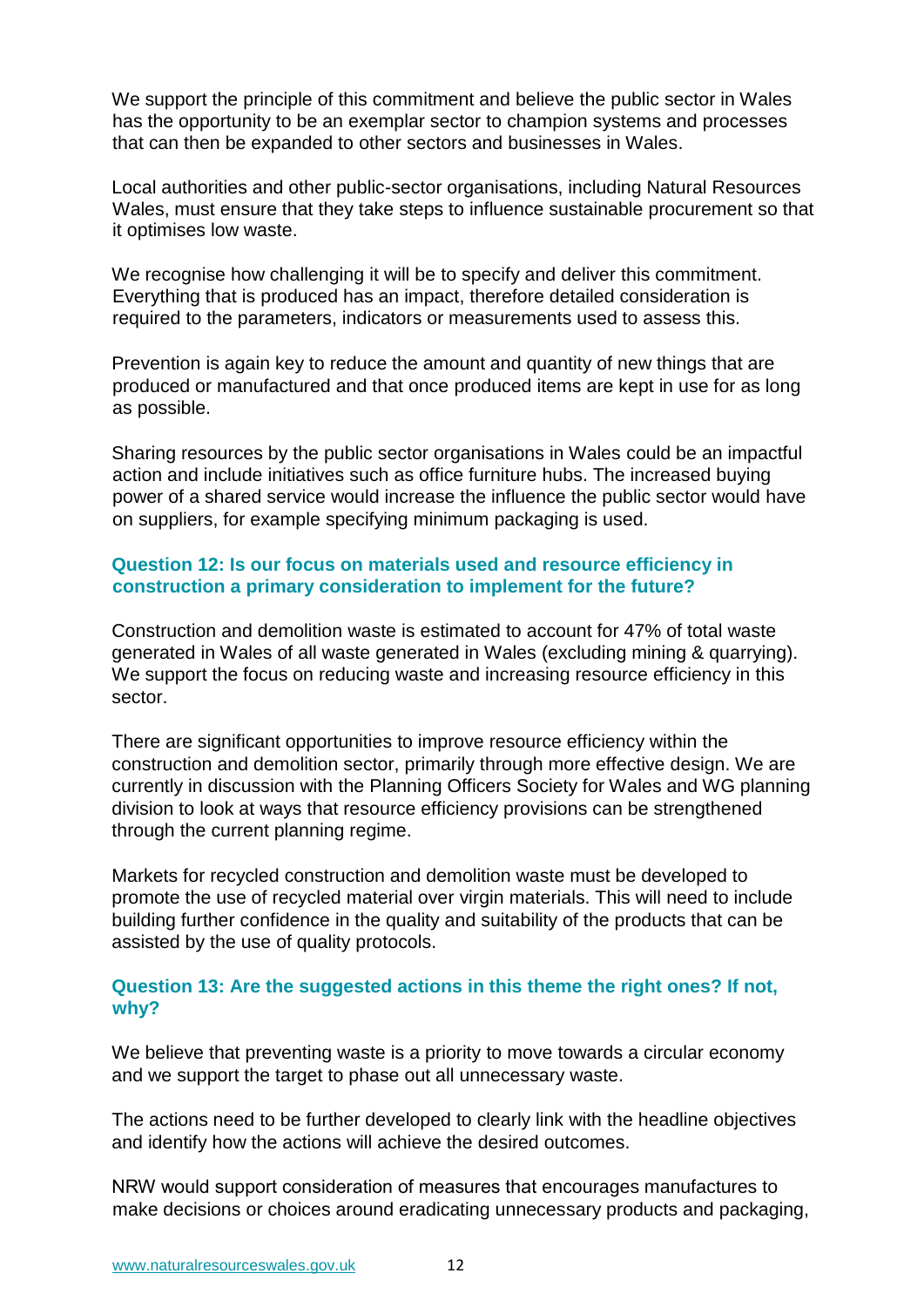particularly where it is limited to single use. Examples of single use items that can cause problems if disposed of inappropriately include wet wipes, cigarette butts, chewing gum, plastic straws etc.

Whilst we recognise plastic as a material has its place and use it should only be considered where there is no better alternative. Disposable, single use items may be needed for medical and healthcare uses.

## Litter Plan

In order to be effective a litter prevention plan would need;

- effective communications and clear information
- deliver behavioural change
- sufficient penalties and appropriate enforcement tools, powers, and regulatory resources.

## Extended Producer Responsibility (EPR)

NRW welcomes the proposals to introduce legislation to require producers to pay the full net cost of managing their products at end of life to incentivise more sustainable use of resources and to place fees and charges on producers to cover these costs.

NRW is working closely with Welsh Government, DEFRA, the other UK Devolved Administrations and UK Regulators on the reform of the current producer responsibility regulations. NRW are committed to supporting the development of producer responsibility systems that are proportionate and fit for Wales. We will need to ensure that any proposals can be effectively regulated and that any regulatory duties placed on NRW are adequately resourced, including the appropriate IT systems.

Once developed, the principles of extended producer responsibility can be applied to the other materials identified and other materials such as fishing gear etc.

# Deposit Return Scheme (DRS)

Wales currently has a high recycling rate as a result of the existing legislation and the infrastructure which supports the current collections systems. Adoption of the 'blueprint for collection in Wales' would have greater benefit than an 'All in' DRS model. There is evidence that the introduction of a DRS could help to reduce litter and improve recycling of drink containers consumed 'on-the-go' in Wales. An 'all-in' model is not likely to further improve recycling rates of these containers in Wales as there is a well-established kerbside collection recycling infrastructure.

Preventing fraud throughout the UK requires further detailed consideration for the DRS and Producer Responsibility system. For example, DRS collected glass bottles that are excluded from a Producer Responsibility system could be included in a Producer Responsibility evidence system (as crushed/broken glass).

Preventing waste arising is the most sustainable use of our resources and is the most preferred option of the waste hierarchy.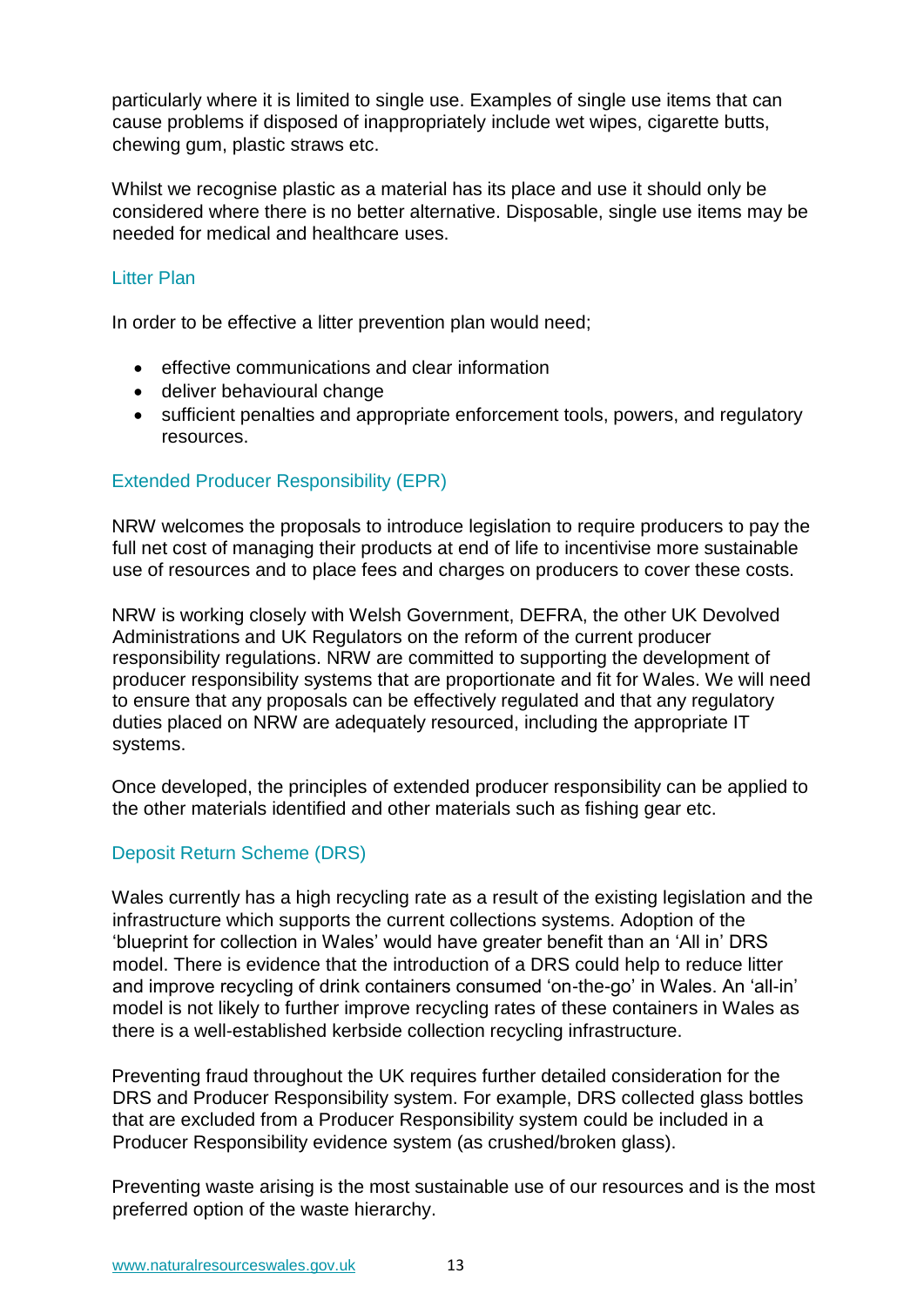A DRS does not encourage reduction in single use packaging items owing to the refund of a deposit, so there is likely to be no reduction in waste arisings. Therefore, the introduction of a DRS in isolation will not achieve the best and most desirable environmental outcome for these types of waste streams.

Further detail was given in our [response to the UK consultation](https://cdn.naturalresources.wales/media/688989/deposit-return-scheme-for-drinks-containers.pdf?mode=pad&rnd=132024834810000000) in May 2019.

## Bans and restrictions from energy recovery or landfill.

Disposal of waste at landfill is the least sustainable use of our resources. The Landfill Allowance Targets and the Landfill Disposals Tax have been successful in reducing the volume of wastes being sent to landfill. However, there will continue to be certain waste types for which landfill represents the only management option, for example, asbestos and there may also be times when landfill should be used as a contingency, or to address a temporary shortfall in capacity at more sustainable alternatives. The targets already in place should ensure that this is minimised*.*

Disposal of waste through energy recovery is the next least sustainable use of our resources. As we move to a circular economy incineration is needed to deal with waste streams that can't be recycled and there is no current alternative solution. There will be occasions where incineration may continue be the most appropriate method of managing certain wastes, for example medical waste, treated hazardous wood or plastics containing persistent organic pollutants. Where incineration does occur both heat and power should be recovered to ensure the maximum benefit is recovered from the waste.

Restrictions on both landfill and energy recovery would divert waste to other waste treatment options. One of the most likely options would be Anaerobic Digestion which may be impacted through both the introduction of unsuitable waste streams and an increase in outputs where there may not be available capacity or markets, for example a lack of available land-bank for digestate.

The use of residual heat from CHP plants in Wales has not been maximised. It may be appropriate to consider how best to utilise a significant energy source at existing plant, as well as strengthening the requirements for a heat customer to be available at new CHP developments.

#### Mandatory electronic waste tracking system

Complete, accurate and accessible waste data is vital to achieving the ambitions laid out in this strategy.

We recognise that we our approach to regulation could be more effective by using data and information, so we have a better understanding of where waste is generated and where it goes, including where it leaks through the system or is handled illegally, either domestically or abroad. NRW are working with the UK governments, regulatory agencies to create a mandatory electronic waste tracking system which will record all waste movements within the UK, including products derived from waste. This will lead to better waste regulation and policy, helping drive improved business productivity and investment, and supporting effective management of resources.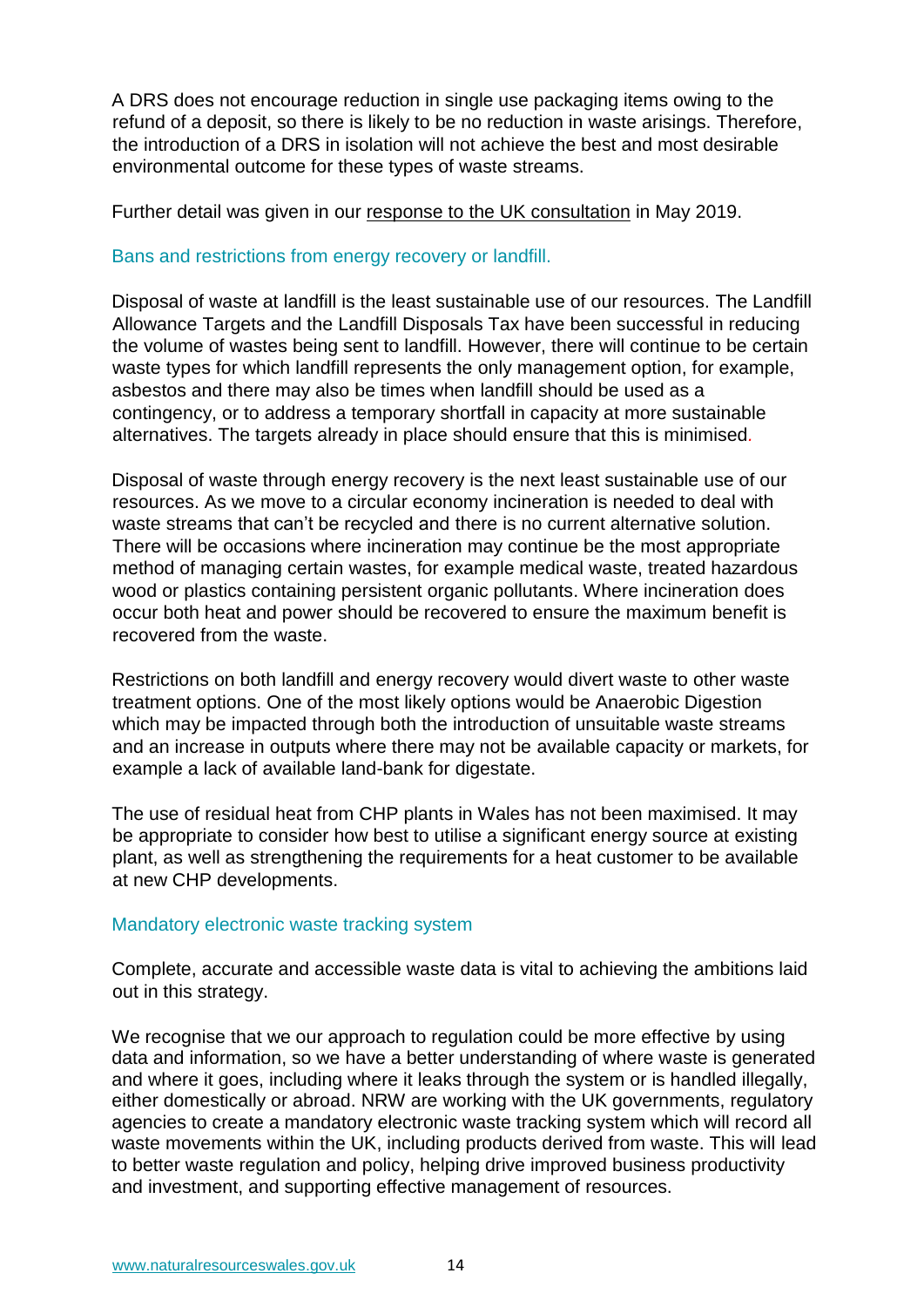NRW are contributing as subject matter experts, to the steering committee and as UK project board members. This work is currently unfunded but requires considerable input from NRW, we have requested funding for this critical work from Welsh Government for a post to support this project to ensure that a UK system meets the needs of NRW and Welsh Government.

## **What other actions could we consider to achieve the aims of the strategy?**

The negative impacts of plastic are now widely understood but other materials can pose similar risks and impacts so the focus on plastic should be extended to all avoidable wastes and in particular single use items. An evidence based approach should be used through a full life cycle and carbon assessment of materials and processes.

These actions must all be closely linked to communications, education and behavioural change.

Behavioural taxes can have a key role to disincentive disposal but also in the use of raw materials. The disincentive principle of taxing disposals could be broadened into other waste management methods such as incineration, export for recovery and recycling.

## **Our role**

NRW will continue to;

- work with Welsh Government and the UK Government to support the development of a DRS Scheme as required.
- be a partner in the mandatory waste data tracking project. Funding for a post to support this work is critical to ensure that a UK system meets the needs of Wales.
- deliver the Fly-tipping Action Wales programme on behalf of Welsh Government.
- work with Welsh Government, DEFRA, the other UK Devolved Administrations and UK Regulators on the reform of the current producer responsibility regulations.
- support this commitment through building this into our procurement policy and processes.
- support the implementation of the Circular Economy Package in Wales and carry out regulatory duties in line with our regulatory principles.
- fulfil our waste regulatory duties, in line with our regulatory principles, in over 50 pieces of legislation including;
	- o Environmental Permitting
	- o Duty of care
	- o Producer Responsibility (packaging, WEEE and Batteries)
	- o International waste shipments
	- o Hazardous Waste Regulations
- tackle waste crime to ensure legitimate business is not undermined.
- work with the Regional Waste Group and Local Planning Authorities to ensure that new waste infrastructure is developed in such a way that meets the needs of Wales without having a negative impact on local communities.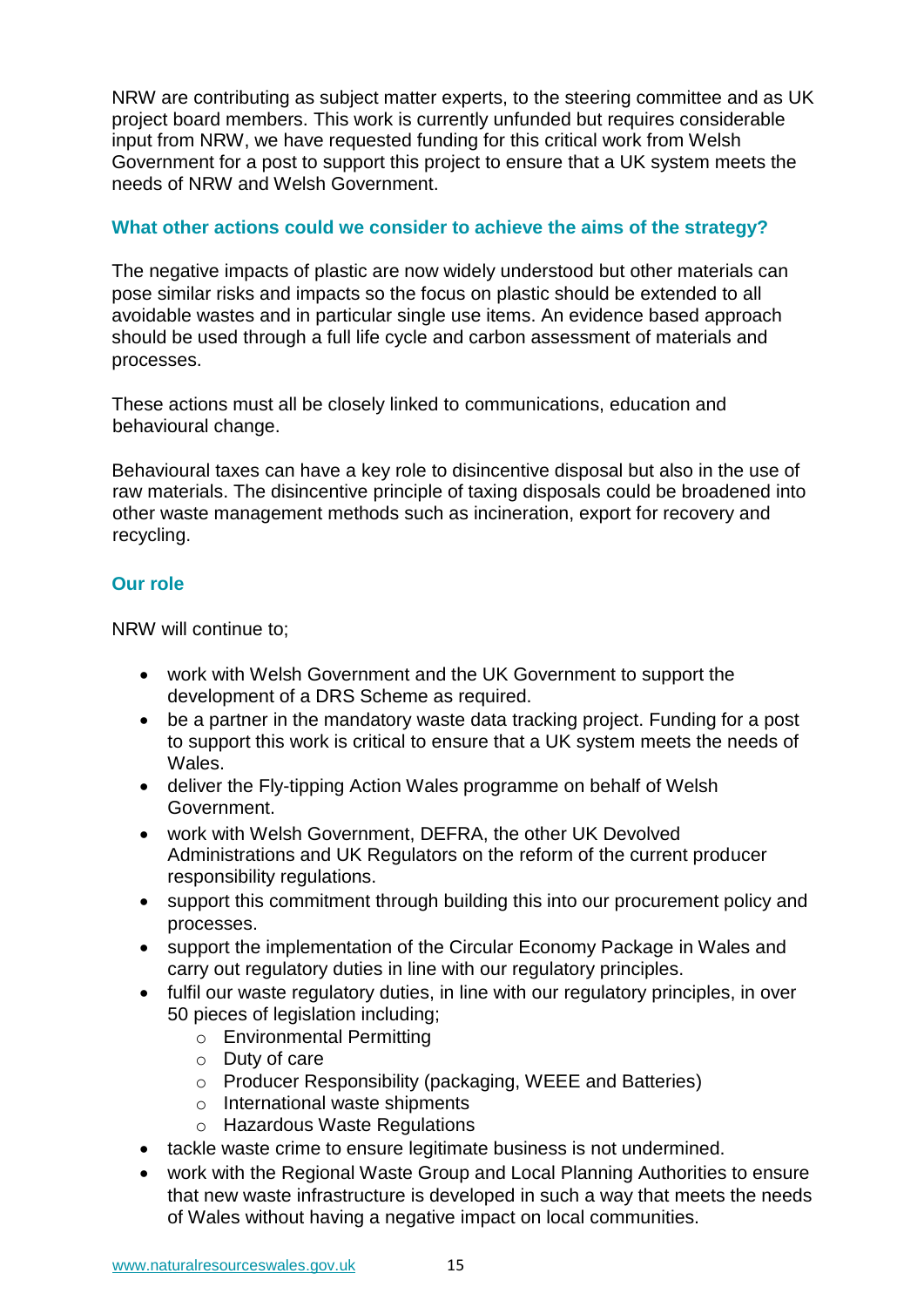**Enable communities to take collective action: We will support citizens and communities to do the small things that add up to making a big difference. We will engage young people so they can actively learn about and be part of resource efficiency action through the education sector and beyond.** 

**Create the conditions for business to seize the opportunities: We will support all businesses in Wales to reduce their carbon footprint and become more resource efficient. This will enable our businesses to save and make money as well as being more resilient and able to compete in new and emerging markets whilst also achieving positive environmental outcomes.** 

## **Question 14: Is our continued business support to make them more resource efficient a priority action?**

NRW support this as a priority action and believe that resource efficiency is key the sustainable management of natural resources and supporting a move to a circular economy. NRW has embedded the principles of sustainable management of natural resources throughout our organisation's activities and regulatory responsibilities. Examples include work to prevent diffuse pollution in agriculture and our general land strategy.

Permitted Industrial sites in Wales regulated by NRW have a statutory requirement to ensure resource efficiency. NRW impose permit conditions that require sites to report their energy and water use, helping to focus on resource efficiency. Further requirements could be added to permits requiring companies to publish their resource use. This could provide comparison across sectors, to encourage reductions and behaviour change.

Industries in Wales are exploring industrial symbiosis and material exchange to identify where by-products or process losses from one activity can be used or are a benefit to another activity. An example of this is the use of slag from steel production to produce stone wool. These principles could be developed across the wider business sectors and similar principles. Incentives could be considered to further promote this. A list of wastes or by-products from industry could be developed as a resource list for other companies to utilise.

## **Question 15: How would you view starting a Zero Waste Town area?**

We recognise that Zero Waste Towns can provide an opportunity to test pilot projects and approaches before being expanded to other communities. Initiatives such as this can increase community engagement and participation that would help deliver the ambitions of the strategy.

However, we believe confusion exists in what a zero waste designation means and what activities and part of the community are covered. For example, not all businesses in a town need to be signed up for the town to achieve the status and people can be confused when they see litter bins and waste still being collected from commercial areas and householders. Clear clarification of what a designation or status means would also remove the potential conflict and confusion with publicly available waste data and statistics.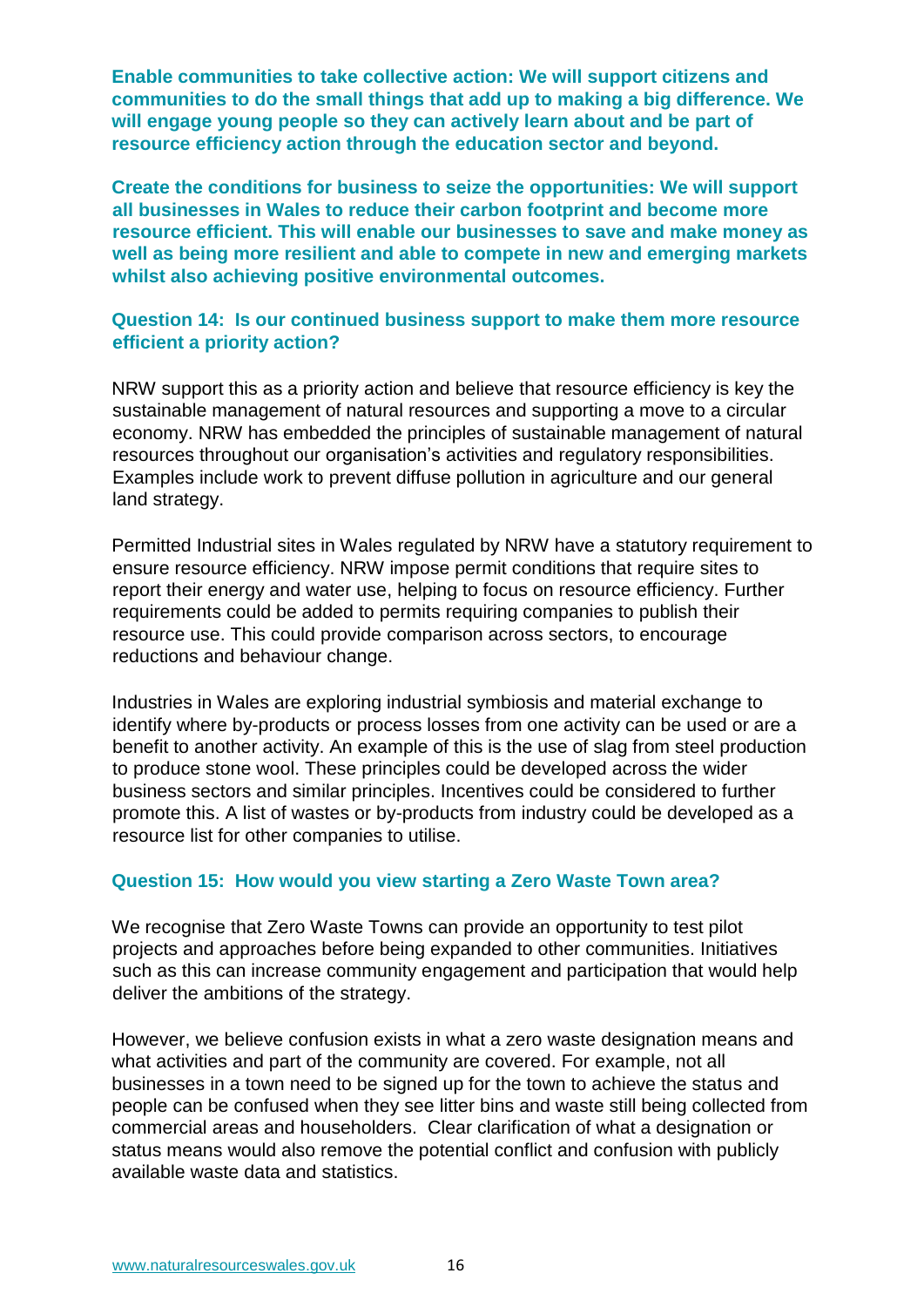We suggest that an alternative scheme could be developed in Wales that better reflects the aspirations of the strategy. One option may be to adapt the principles of the Plastic Pact to make it applicable to communities.

Clear objectives and communications could also help to inform the wider community on what a designation means, for example zero waste to landfill rather than zero waste.

To ensure wider engagement across the whole of Wales a scheme should be applicable across all sizes of communities from villages to cities and possibly even up to Local Authorities.

## **Question 16: Are the suggested actions in this theme the right ones? If not, why? What other actions could we consider to achieve the aims of the strategy?**

We support the actions that have been proposed and that these are the type of complex and big changes needed to start to move towards a circular economy.

As an organisation we have developed a Carbon Positive Project to take an ambitious approach to understand our carbon impact and to identify opportunities to address it. This has included;

- [evaluating our net carbon status,](http://naturalresources.wales/about-us/corporate-information/carbon-positive-project/calculating-our-net-carbon-status/?lang=en) accounting for both greenhouse gas emissions and carbon sequestration across the whole of our owned and managed estate.
- [identifying mitigation opportunities t](http://naturalresources.wales/about-us/corporate-information/carbon-positive-project/evaluating-mitigation-options/?lang=en)o reduce our carbon impact as an organisation, and [delivering projects to demonstrate these measures.](http://naturalresources.wales/about-us/corporate-information/carbon-positive-project/demonstration-projects/?lang=en)
- planning for future implementation of mitigation measures and [embed carbon](http://naturalresources.wales/about-us/corporate-information/carbon-positive-project/embedding-carbon-positive-in-nrw/?lang=en)  [management across the organisation.](http://naturalresources.wales/about-us/corporate-information/carbon-positive-project/embedding-carbon-positive-in-nrw/?lang=en)
- [sharing our approach and experience](https://naturalresources.wales/about-us/corporate-information/carbon-positive-project/project-materials/?lang=en) as an example of best practice in carbon management across the Welsh public sector.

Many of the proposed actions will require significant behavioural change that are unlikely to be delivered purely by education. A particular challenge will be the wider engagement and public participation needed to make these changes a success. All parts of the community will need to be engaged and this may need focused campaigns targeted at specific groups.

The actions also need to consider the different socio-economic factors facing different parts of Wales.

People need to take responsibility for waste we produce, and this must include knowing how they can reduce the waste they produce, what should be done with the waste and what needs to happen to it once it leaves their homes. Information, education and clear communications are all key to informing the public.

# **Our Role**

NRW will continue to;

• Ensure the resource efficiency requirements are met by sites that we regulate.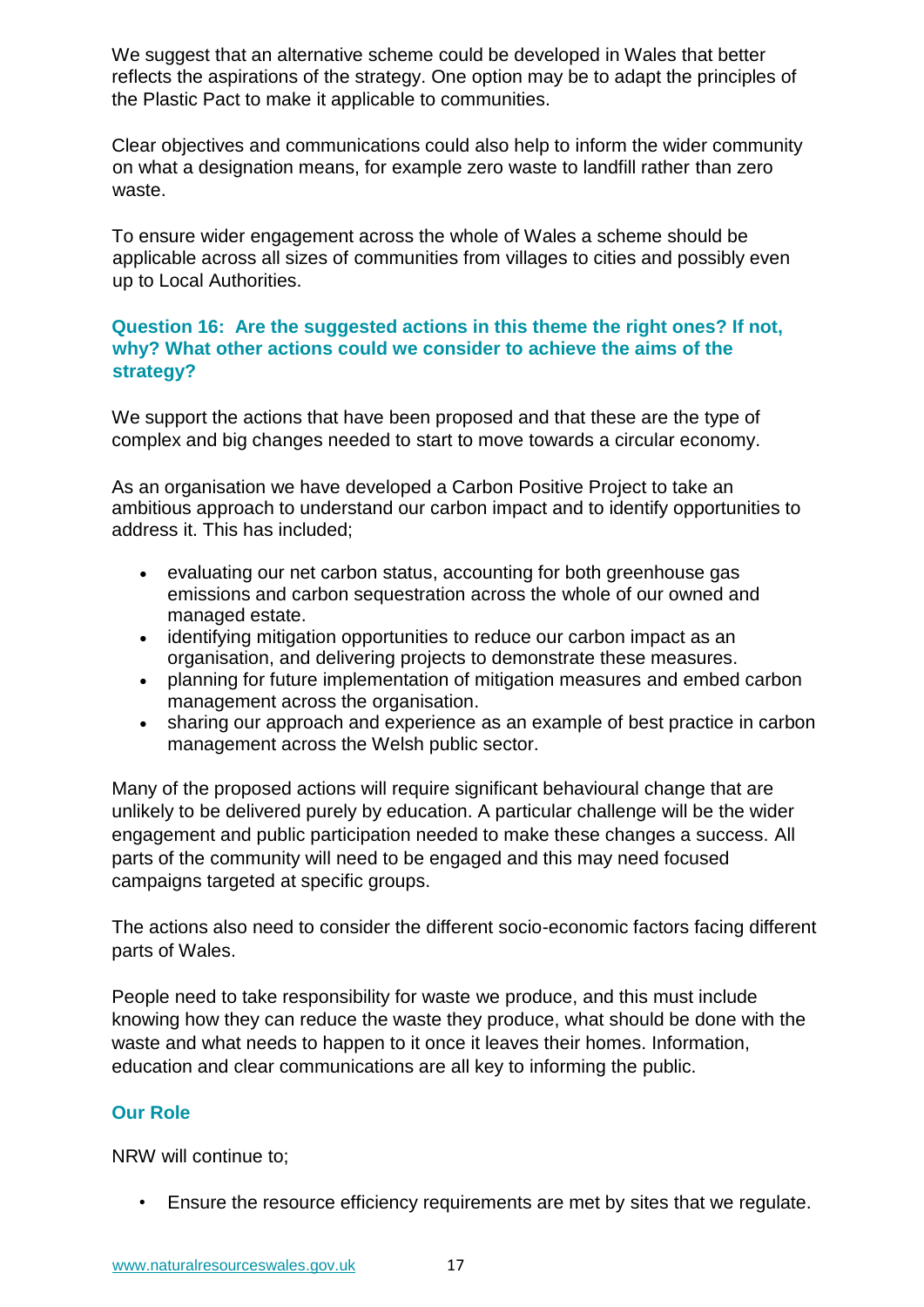- Support business in considering options for industrial symbiosis and ensuring that these meet regulatory requirements and controls.
- Deliver our Carbon Positive Project
- Ensure the sustainable management of natural resources is central to all our activities, for example in area statements.
- Work with partners, including WRAP Cymru, to promote and encourage resource efficiency and the sustainable management of natural resources.

**Invest in clean technology for materials collection:** We will modernise the way we collect the material from our homes and businesses to reduce transport emissions of carbon dioxide and improve air quality by introducing zero emission vehicles and investing in the infrastructure to renewably charge and power them.

## **Question 17: Are the initiative actions mentioned here those we should aim to provide supporting infrastructure for?**

To be a world leader in recycling and ensure that the maximum benefit is obtained from materials, the recycling infrastructure must match the amount and types of material collected in Wales.

We believe that in order to progress from a recycling economy to a circular economy we need to move away from thinking about infrastructure as simply collecting and processing waste. To move towards a circular economy where we do produce waste, we should be prepared to manage it as close to the point of generation as feasible.

Preventing waste will reduce the capacity and the breadth of infrastructure that is required to handle and treat waste. This will allow the infrastructure to be focused on recycling activities that produce good quality products.

# **Question 18: How can we work regionally to ensure resource efficient decision making?**

The role of Natural Resources Wales in the Waste Infrastructure Procurement Programme has been limited to providing waste data and advice to Regional Waste Groups where required. We do not have a view on the management of the Waste Infrastructure Procurement Programme.

We will continue to work with the Planning Officers Society for Wales to look at ways to embed resource efficiency in the construction sector via the planning regime.

As an organisation we have adopted a place based approach to deliver our duties and responsibilities across Wales. At the beginning of April we launched our first iterations of our 7 area statements.

The area statements build on evidence and local knowledge about the natural resources in that area, how they are used, managed, their pressures, and potential benefits. They explore how the national priorities, risks and opportunities for the sustainable management of natural resources are reflected in that place.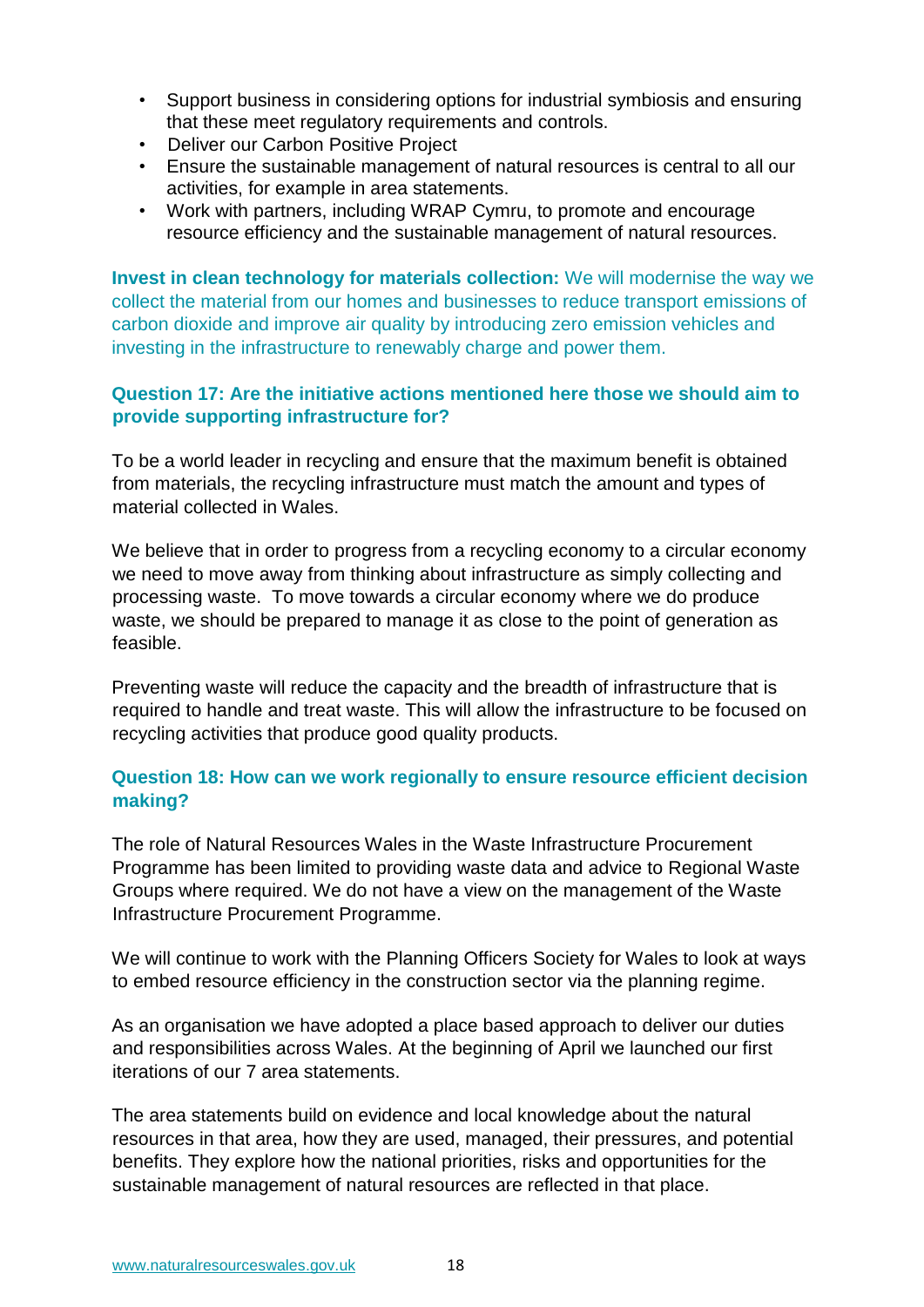The area statements will shape how we develop future corporate and place based plans and also inform, and be informed by, the local well-being Assessment and Well-being Plans produced by Public Services Boards.

Bringing together data, information, organisations, and ways of engaging others will help better understand the many complex relationships between the environment and people and where action can be taken.

Feedback from the engagement with stakeholders to inform area statements highlighted a significant desire to work collaboratively to support resource efficiency and a circular economy, particularly in the procurement of goods and services within the public sector. It is clear that public services boards will have a significant role to play in supporting regional working.

# **Question 19: Are the suggested actions in this theme the right ones? If not, why? What other actions could we consider to achieve the aims of the strategy?**

We understand there is an ambition to change the waste collection fleet in Wales to electric vehicles. We consider there is scope to also consider other renewable power sources including bio-gas/methane from anaerobic digestion (AD) plants etc.

NRW supports these initiatives and is committed to a similar approach in our fleet of vehicles through adopting a travel hierarchy that promotes reducing unnecessary travel, using public transport and moving our vehicle fleet to electrical vehicles.

Preventing waste being produced in the first place will give the greatest reductions in emissions and other impacts through the reduction in the number of collections required.

Where waste is produced, reprocessing this as closely as possible to the source will reduce the impacts from further transport and shipment.

## Overseas Donations

Care must be taken to ensure that any equipment donated to other countries is fit for purpose and suitable for use for a reasonable amount of time and that there are facilities and options for those materials to be handled correctly at the end of its working life. This could include longer term support for maintenance and spares and repair. It must be ensured that the end of life management of donated items is not a burden to the overseas recipient.

Overseas donations pose regulatory challenges where this is used to disguise exports for disposal and can provide opportunities for criminal activity.

Second hand vehicles may meet the definition of end of life vehicles which are be classified as waste and would need to be exported in line with International Waste Shipment controls.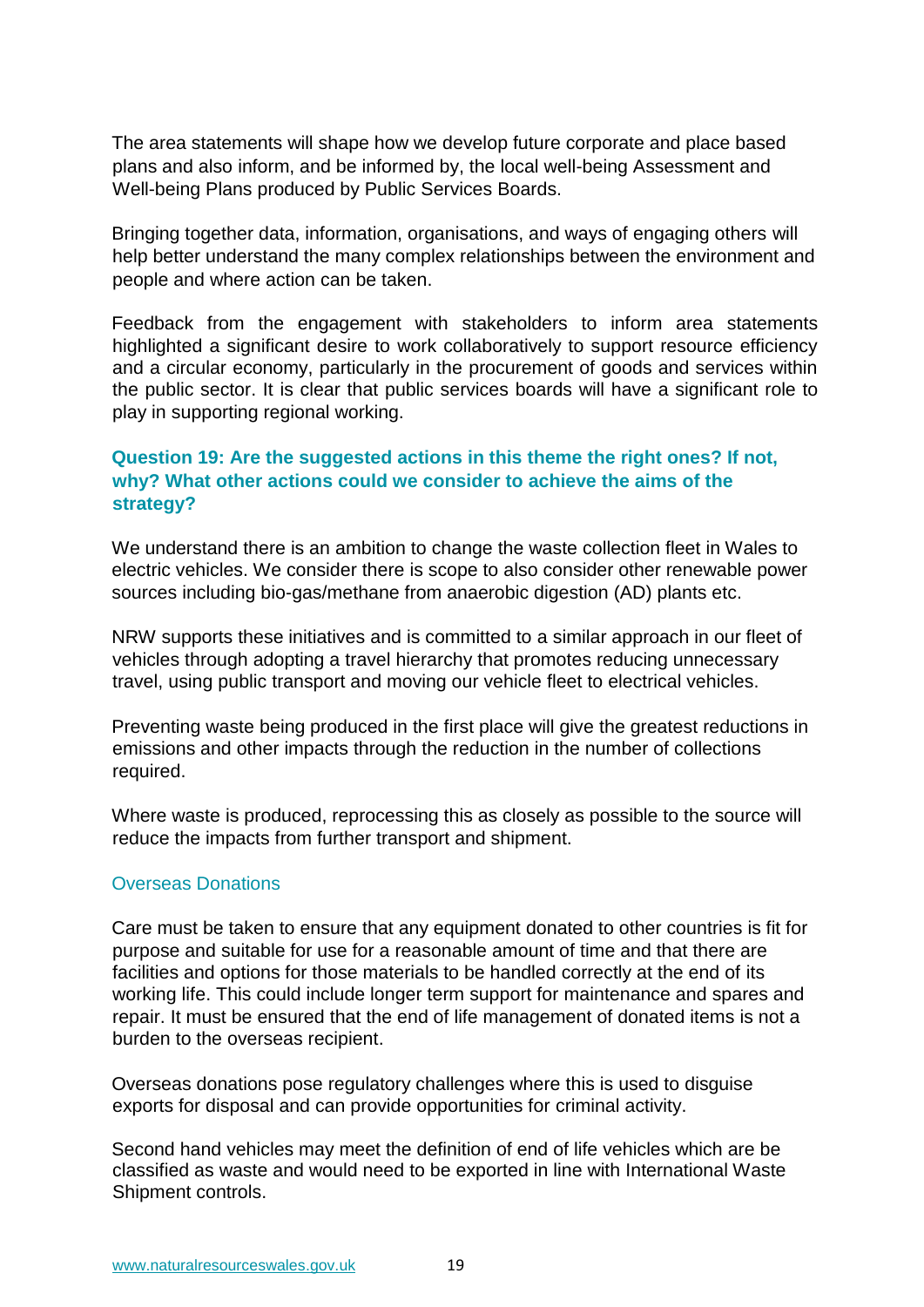#### **Welsh language:**

#### **Question 20 & 22**

To ensure that all the communities, young people, businesses and public in general fully understand the proposals and actions to achieve the desired goals towards a circular economy, all communication – verbal, written or other should be available in

"Clear Welsh" (Cymraeg Clir). Having all information available in the preferred language will help to ensure full understanding of the importance of the actions required to achieve the ambitions of this strategy. Ensuring that both languages are treated equally at all times will help Welsh Government build trust with those they deal with to achieve this goal.

#### **General views on the strategy:**

## **Question 22: We have asked a number of specific questions. If you have any related issues which we have not specifically addressed, please use this space to address them.**

Achieving a Circular Economy in Wales will require significant fundamental changes in how we design, make, consume and use products and commodities that will need drastic changes that build on the measures included in the consultation.

This strategy provides an opportunity to link to wider regulatory and strategic development to deliver a circular economy in Wales. In particular agricultural, water and energy sectors which are all are inter-connected, and place demands on each other and have the possibility to increase resource efficiency, move towards a circular economy and reach one planet living.

Wales is part of a global market for many of the materials and products covered by this strategy so any actions must take this into account and consider how Wales can influence the wider supply chain and economies.

## **Our Key Points;**

Our key points in response to this strategy can be summarised as;

- Wales is transitioning to a high recycling nation which is a necessary component of a circular economy. However more needs to be done to prevent waste from being generated if we are to achieve zero waste and one planet living. The pace of becoming a high recycling nation must be matched with the provision of suitable waste facilities and end markets for materials, particularly for material streams that are currently difficult to recycle.
- The waste hierarchy is key. Whilst recycling is a better option than recovery or disposal it still has a footprint, it can only lengthen the time that we have resources available, it doesn't solve the problem. Once the waste is generated it's almost too late, the best we can try to do is to ensure that it goes to the right site, it is managed appropriately and as much of the resources are recovered as possible.